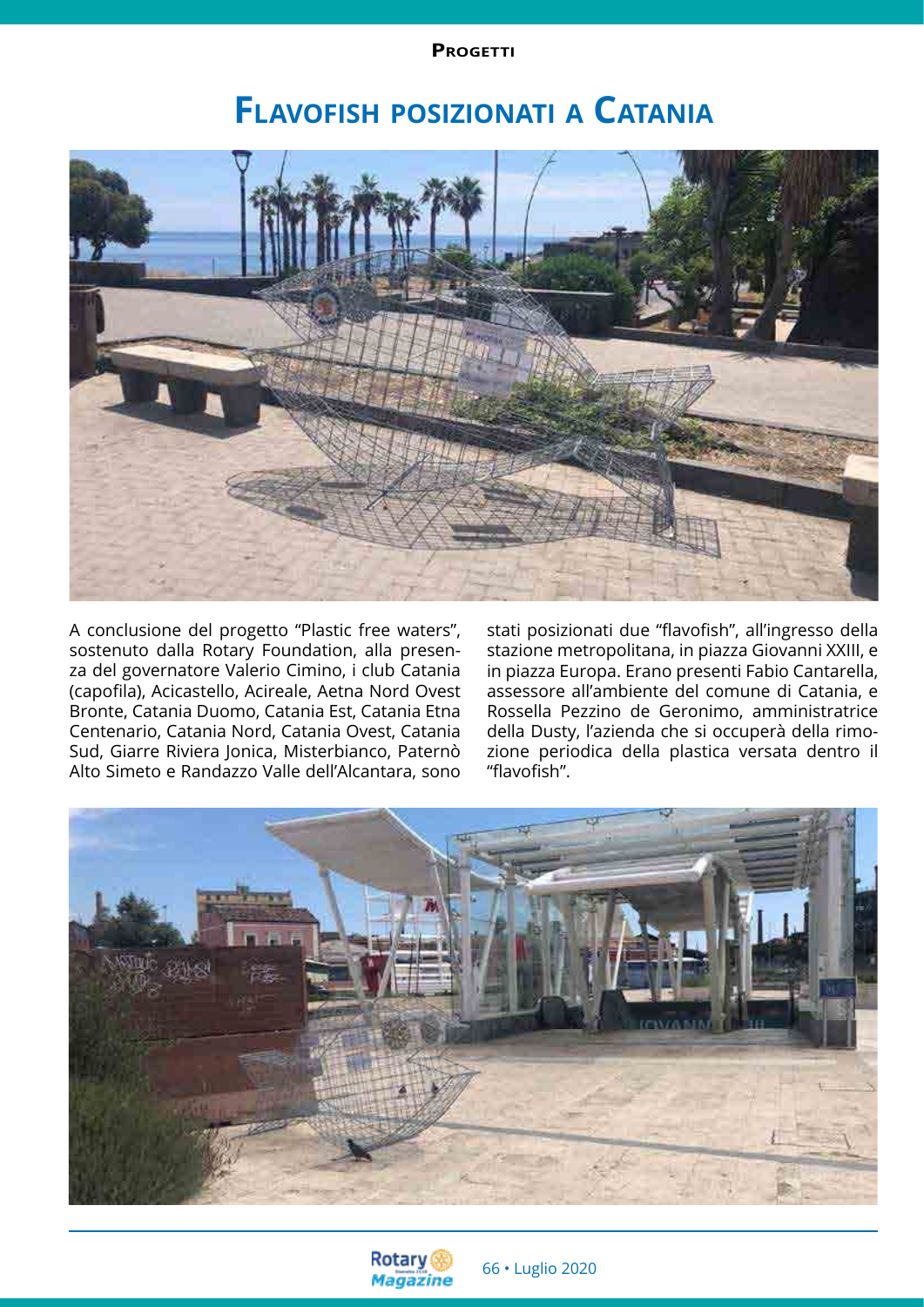## **A project to support fishing villages in India**



In december 2004 the earthquake and Tsunami in the Indian Ocean prompted the Maltese Red Cross, Rotary Club Malta and Rotary Club La Valette to make a joint effort to support the communities in the State of Tamil Nadu in Southern India. As a consequence of the Tsunami, this community of fishermen, not only suffered heavy loss of lives and homes but, above all, lost its only means of work and sustainability, the fishing boats.

#### **Orphanage**

During rotarian Matthew von Brockdorff's year of presidency, the first orphanage was built for the boys of the village of Muton. What began then in favour of Muton and its surrounding area, is still sustained by Rotary la Valette, through a sub-committee made up of Past Presidents Matthew von Brockdorff, Edward Fenech and Annemarie Bianchi.

#### **School**

After the school for boys, La Valette Club helped sponsor the creation of a home for girls as well as a school for 1800 pupils. Annemarie takes care of the administration of the project as a whole. We

continue to provide for the daily needs and the schooling of the children through a yearly contribution of €125 each from a net of Rotarians and friends which has been created by Matthew von Brockdorff.

#### **Calendar**

Since he has been a pensioner, Edward spends his time and funds to visit his proteges in India. Each year, at Christmas, he publishes a calendar which is sold in quantity to Maltese businesses. Edward works miracles with the proceeds. Seven years ago, he set up a programme for people suffering from Dyslexia also acquiring the collaboration of the University of Malta for this. in recognition for his work in this field, in 2019 Edward was awarded a Doctorate in Special Education (Honoris Causa) with Specialization in Learning Disability by the University for Peace and Education, Bangalore, India.

In November, last year, Edward visited the fishing communities of Enayam Puthenethuria and Surulacode. He expected to visit them again this Summer. The older girls at the nun's school said goodbye to him with tears in their eyes as they

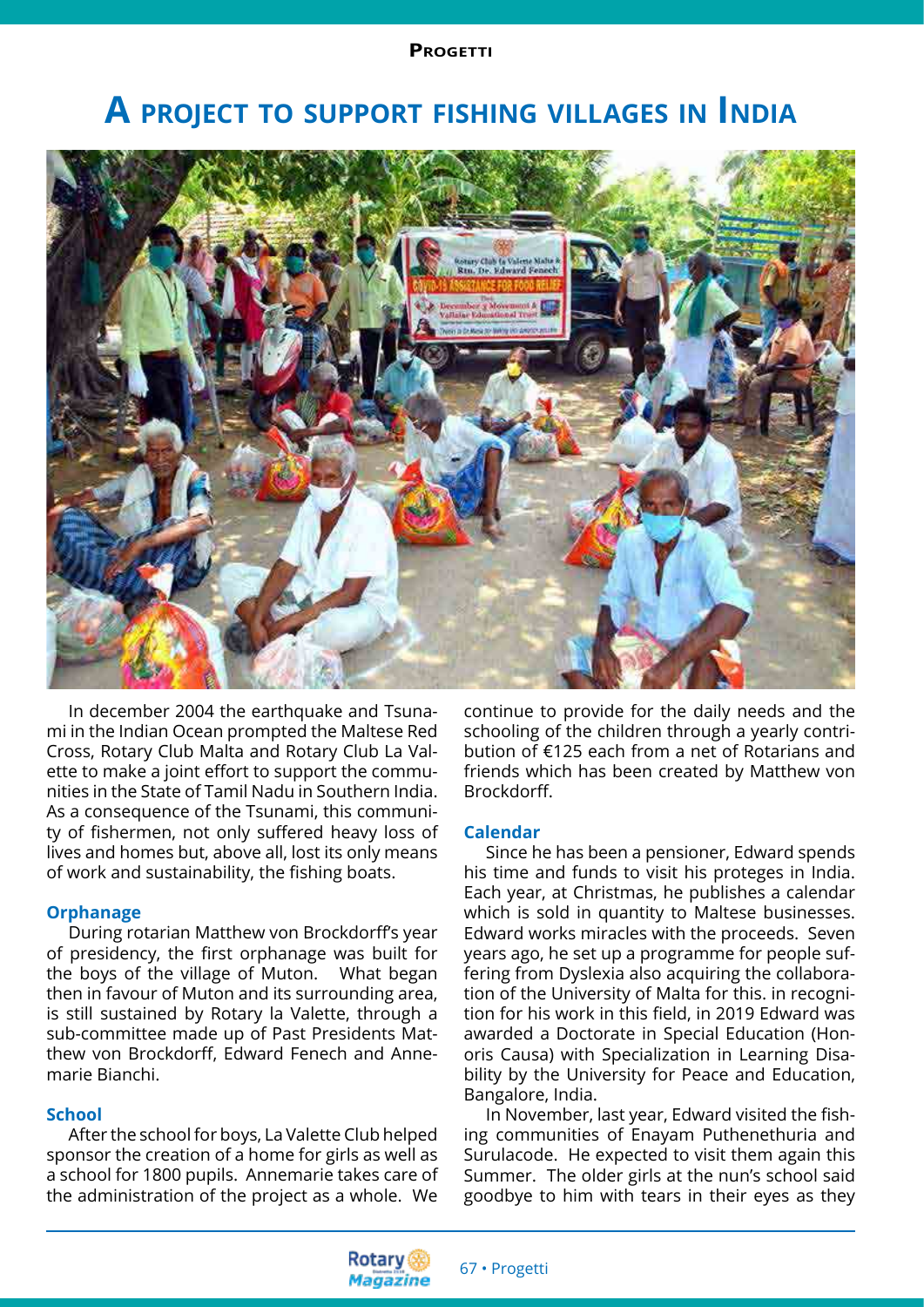#### **Progetti**

knew they would not be there during his forthcoming visit as they would have concluded their schooling. But this was not to be as Covid 19 has disrupted all plans.

#### **Food**

Miracles are now needed now as the Covid 19 pandemic sees the fishing community in Tamil Nadu on its knees as the markets are shut and fishing reduced to a minimum. Edward leapt into action and through our club and friends managed to send €10,500.00 to feed 1000 people in the community for 10 days. Rotary La Valette's commitment in India is ongoing so much so that in these years we have injected €900,000.00 into this community. Among the other benefits, our contribution to the children's learning English has helped them find work or continue their studies to higher level for their good and that of their community. The Chennai India District has honored Edward Fenech with the Paul Harris Fellow

*Patricia Salomone* 

### **Un progetto per sostenere villaggi di pescatori in India**

La Valette Malta. Nel dicembre del 2004 il terremoto e lo tsunami nell'Oceano Indiano videro la sezione maltese della Croce Rossa, il Rotary Malta ed il Rotary La Valette unirsi in uno sforzo congiunto per sostenere gli abitanti dello stato di Tamil Nadu, nell'India meridionale. Questa comunità è costituita soprattutto di pescatori che, a causa dello tsunami, oltre alla perdita di parecchie vite umane, subì anche la perdita delle proprie umili abitazioni e, soprattutto, delle barche da pesca, strumento di lavoro e di sostegno.

#### **Orfanotrofio**

Era l'anno di presidenza del rotariano Matthew von Brockdorff. Fu costruito il primo orfanatrofio per maschietti nel villaggio di pescatori di Muton. Ciò che iniziò allora viene ancor seguito dal club La Valette che, con i past presidents Matthew von Brockdorff, Edward Fenech ed Annemarie Bianchi continua a prodigarsi per la comunità di Muton e le zone circostanti.

#### **Scuola**

Dopo la casa per bimbi furono sponsorizzate una casa per bimbe ed una grande scuola per 1800 alunni. Annemarie cura l'amministrazione generale del progetto. La squadra rotariana continua a